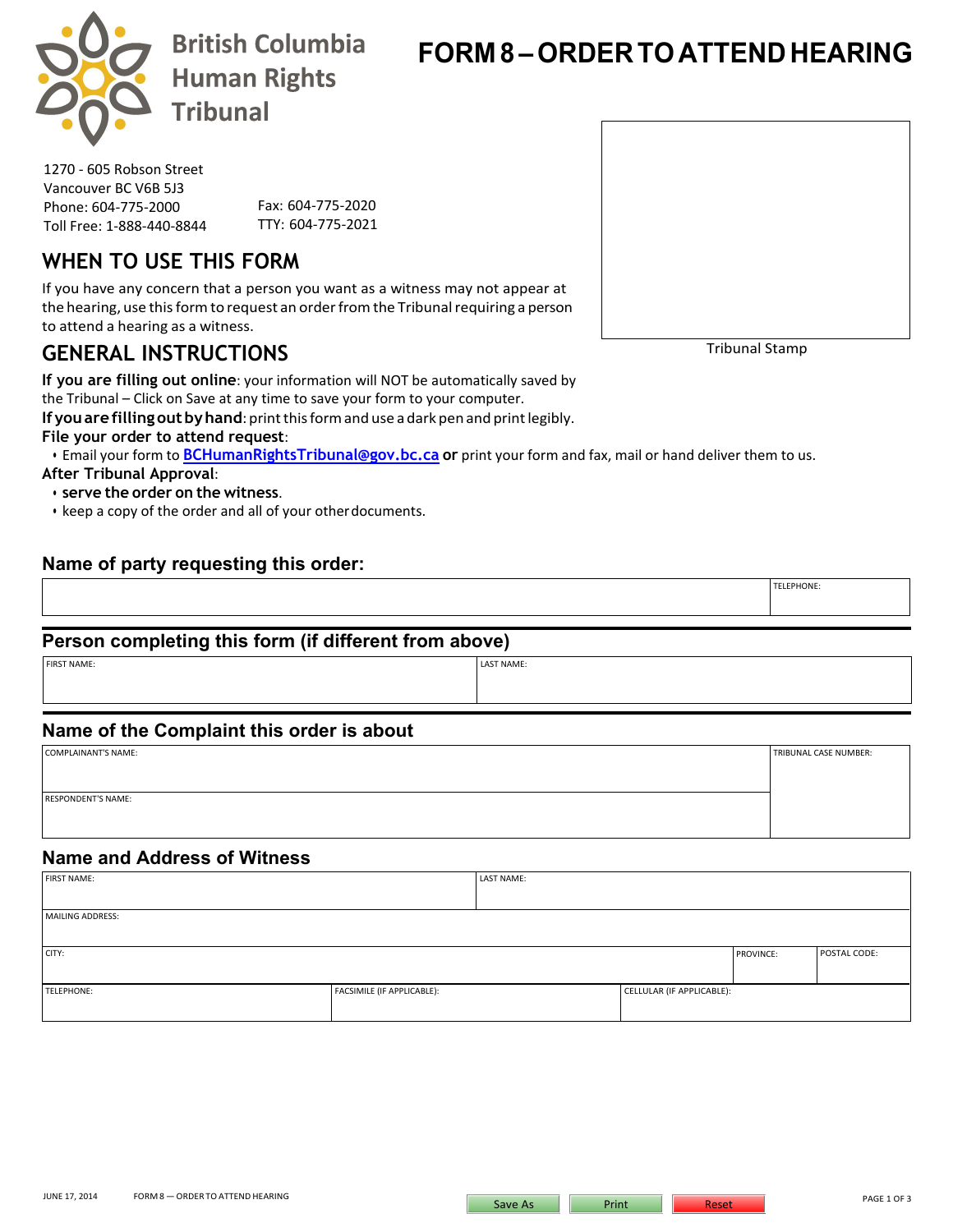# **TRIBUNAL ORDER TO ATTEND HEARING**

**British Columbia Human Rights Tribunal** *Human Rights Code* **R.S.B.C. 1996, c. 210 (amended)**

| To:                                                                                                                                                                             |  |
|---------------------------------------------------------------------------------------------------------------------------------------------------------------------------------|--|
| (WITNESS NAME)                                                                                                                                                                  |  |
| You must attend at the hearing of the complaint of:                                                                                                                             |  |
| (COMPLAINANT'S NAME)                                                                                                                                                            |  |
| against:                                                                                                                                                                        |  |
| (RESPONDENT'S NAME)                                                                                                                                                             |  |
| at the date, time and location set out below:                                                                                                                                   |  |
| Date of Hearing:                                                                                                                                                                |  |
| Time of Hearing:                                                                                                                                                                |  |
| Location of Hearing<br>and address:                                                                                                                                             |  |
| You must bring and produce all documents or other things in your possession or control<br>relating to or concerning this complaint, including the following specific documents: |  |
|                                                                                                                                                                                 |  |
|                                                                                                                                                                                 |  |
|                                                                                                                                                                                 |  |
|                                                                                                                                                                                 |  |

(TRIBUNAL MEMBER SIGNATURE) (DATE)

The relevant sections of the BC *Human Rights Code*, the *Administrative Tribunal Act*, and the Tribunal's *Rules of Practice and Procedure* which describe how to set aside an Order to Attend Hearing are attached to this document.